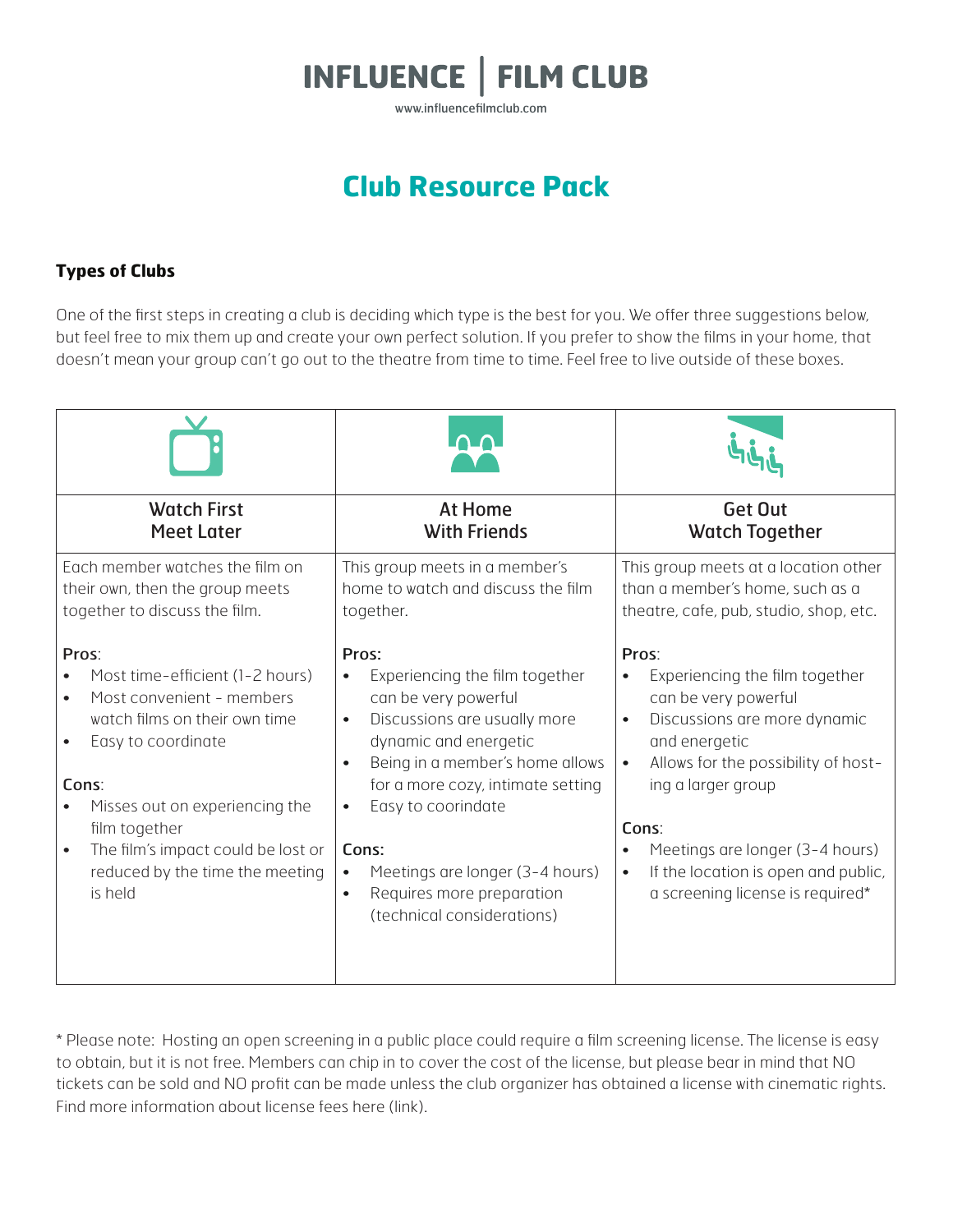## **Being a Host**

#### **FAQ**

#### **What does it mean to be a club organizer?**

Basically, a club organizer has a few extra responsibilities, such as inviting members into the club and setting up the next meeting. Some club organizers might also take a leadership role during club meetings by choosing the film, facilitating discussion, gathering all necessary materials and technical equipment, etc. We suggest that these responsibilities be rotated throughout the club so that all members have an opportunity to facilitate a meeting.

Note: the club organizer's function is NOT to make a presentation of the film or its subject matter, push arguments onto the other members, or deliver answers to the questions asked.

#### **How do I choose a film?**

Not sure what film to pick? Each month Influence Film Club is going to hand pick one of our favorite docs as our club's featured film to watch and discuss together. Why not invite some friends over to watch it with you? We will even suggest some recipes related to the film for you to enjoy at your home screening. We will post photos of our club on our Facebook and Instagram and invite you to do the same. We can't wait to watch our movement grow across the globe.

If your club is following an Influence Film Club playlist, then simply choose one of the six films on the playlist. If your club is interested in a certain theme or genre, use the search options on the FILMS page to find a film within your interest. Otherwise, just explore our extensive film library and pick something that catches your eye. Whether you're interested in food, music, politics, or quirky characters, we offer something that will help generate meaningful discussion.

#### **How do I get the film?**

Influence Film Club is not a distributor, so we do not provide the films on our website, but on every film page you will find options to Buy, Rent, or Stream the film from reputable sources. We suggest using a Video-on-Demand Search engine like "Just Watch" to find ways to watch the film online - it includes links to Netflix, iTunes, etc. or If you google VOD search (your country), you will likely find one for your neck of the woods. The viewing options differ from region to region, so use your own preferred sources to either purchase, rent, or stream the films.

#### **How do I arrange the club meeting?**

- Pick a film to watch on influencefilmclub.com
- If you are watching at home or hosting a screening, secure all necessary technical equipment for watching the film in advance. It helps to do a trial run to make sure you aren't missing a certain cord or adapter. Check the speakers too. Make sure you have your power cord. And if you're using a DVD, don't forget to check it for scratches!
- Consider previewing the film to check for technical issues and to prepare for discussion.
- Read through the discussion guide, particularly the themes and questions. It's good to be prepared and know how you would like to shape the discussion. Of course you can't plan everything. Have some ideas, but stay open and flexible. Let the discussion flow freely and naturally.

#### **Do I need a screening license?**

If you are hosting a small private group at home, then no, you do not need a screening license. If you are showing the film at an open public place, then you probably need to pay a licensing fee or obtain a copyright permission. If you open the event to the general public and charge an entrance fee/ticket price, then you will need a cinematic screening license. The laws can vary by country and region, so please contact the appropriate person where you live.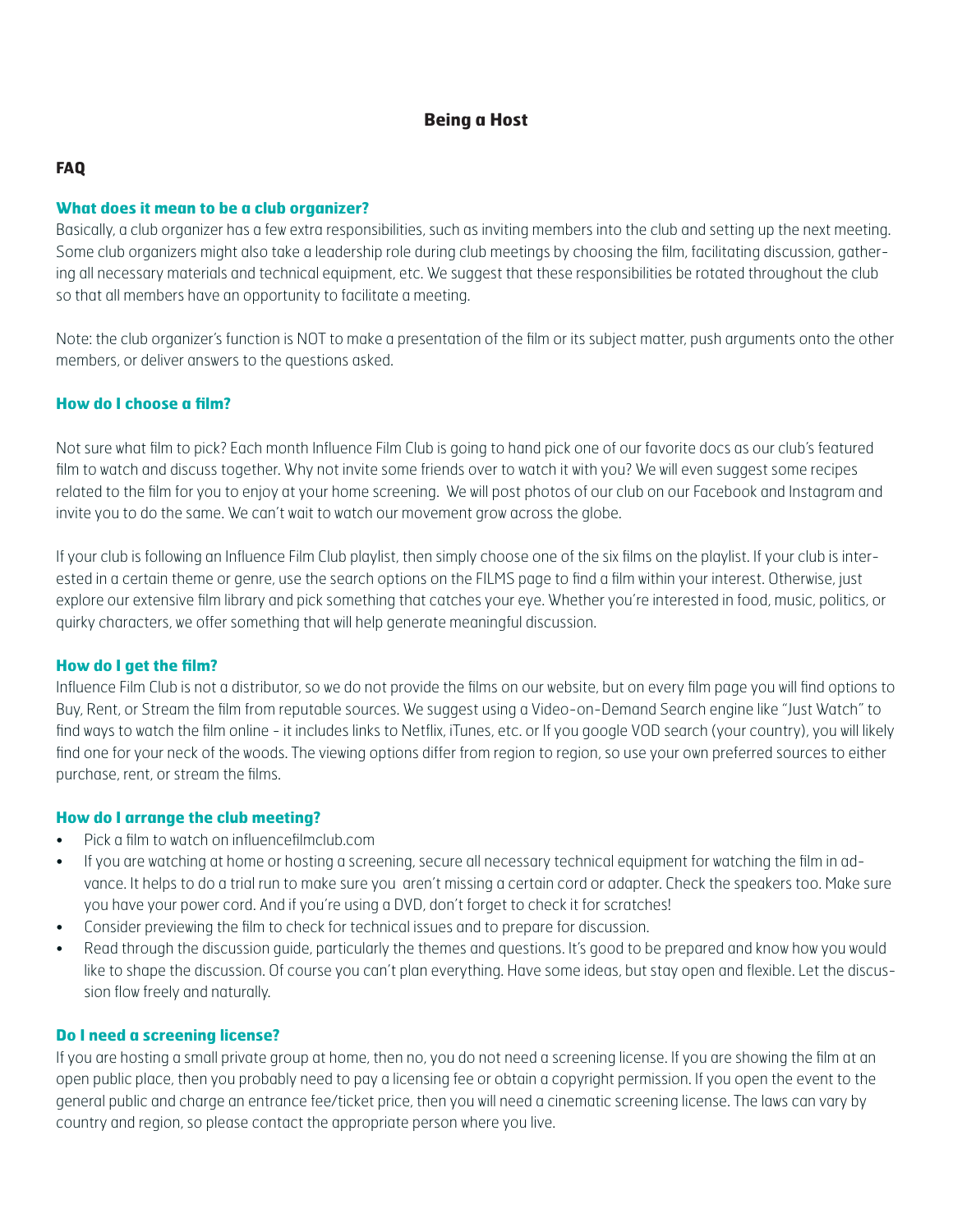#### **How do I arrange a venue?**

Arranging a venue depends on what kind of club you are participating in (see above, Types of Clubs).

Watch First, Meet Later: The venue can be anywhere that you feel is a comfortable, appropriate space for discussion. This can be your home, a cafe, library, etc.

At Home, With Friends: Meetings will take place in your (or another member's) home. Make sure you have the proper equipment and a comfortable environment for watching the films. Consider your club members. Are they your close friends? Colleagues? Old or young? A comfortable space could be anything from pillows on the floor to a big couch, or you can arrange chairs in a larger room with a projector and screen. Do what's best for your group.

Get Out, Watch Together: This club requires the coordination of an exterior location. The location should be comfortable, appropriate for members, and it should meet your technical requirements. If you are approaching a new venue, be friendly when telling them about your film club. Explain how you think the film meetings could be mutually beneficial.

#### **Should I arrange food and snacks?**

It's not mandatory, but it's definitely a nice gesture. If your club will be discussing our film of the month, take some inspiration from the recipe we include in our newsletter. Regardless, bear in mind the venue and meeting time when deciding on the food. Obviously a potluck dinner will take more time and effort than movie snacks. If you meet in a cafe, members might want to purchase food and drinks there. Be sure to discuss this with the venue first.

#### **What does it mean to facilitate discussion?**

Facilitating discussion means creating a space where all members can talk openly. Influence Film Club provides a high-quality, well thought-out Discussion Guide, related resources and articles, links to official websites and reviews. These materials can be found on each and every film page. It's important for the club organizer to read and think about the discussion materials beforehand, which requires a bit of preparation and planning, but ultimately allows for easy, natural conversation.

#### **How often should I host meetings?**

It is totally up to your club to decide how you want to rotate the hosting role. Some clubs might want the club organizer to host and facilitate every meeting, while other clubs might rotate these responsibilities. We recommend the latter. Giving all members the opportunity to host meetings has proven to be very successful. You can maintain the same host for a season, or even an entire year.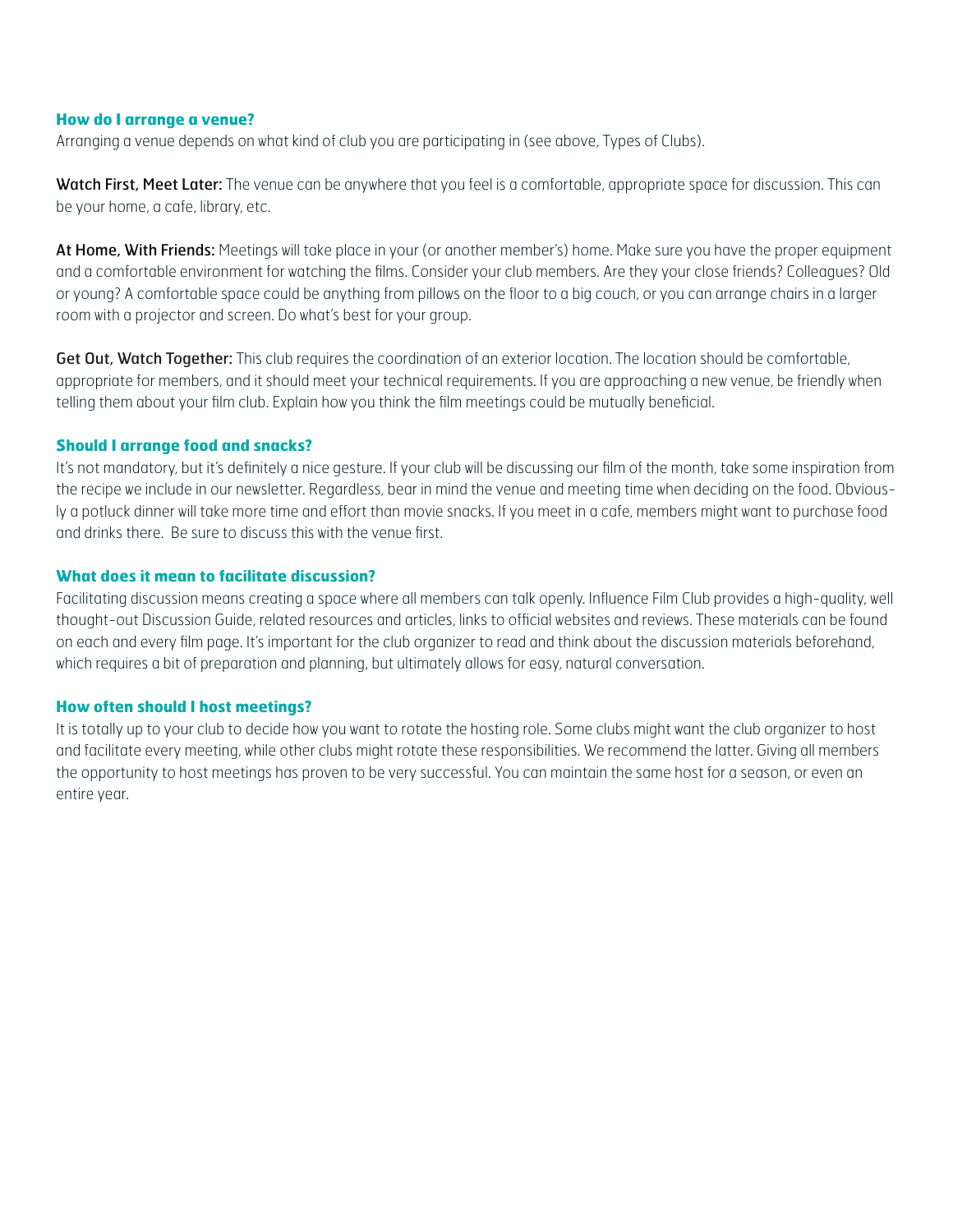## **Sample Letter to Potential Club Members**

### Dear (blank),

I hope you're well! I'm writing to you because I recently heard about Influence Film Club, an online platform that helps facilitate meaningful conversation around documentary films. For each of the films in their library, they offer discussion guides, related resources, and a wide range of inspiring materials to help delve deeper into the issues raised in the film.

Here's a statement from Influence Film:

"We love documentaries because they deal with real people and real stories that deserve to be seen and talked about. No matter how much our societies change, stories remain fundamental to the human experience. They're what our lives are made of. They're what we leave behind. They connect us to everyone, and even to ourselves. We want to enable filmmakers to tell these stories, and to help people find them."

I think it's a great idea, to actually get together and talk about the films! Are you interested in joining my small film club? If so, go to influencefilmclub.com to learn more. The first meeting will take place on (date) at (time). I'd really love to see (Name of Film). Here's some info about the film: (insert the link to the film page on Influence Film Club).

Let me know if you are interested in joining!

Talk soon,

(Name)

## **How To Watch a Documentary with Your Kids**

Please use your own discretion when choosing films for your kids, and in choosing the best way to interact with your kids. However, we've learned some things along the way and happily share them with you here:

- Start with lighter, more entertaining films to warm kids up to film nights. Slowly build up to films with bigger messages.
- Establish beforehand that you will talk about the film once it's over. If they ask why, you can explain how important it is for us to think and talk about the things we watch.
- Choose films that are age-appropriate. This doesn't mean that you cannot show a heavier film, just maybe not one that is too perplexing to hold their attention.
- After the film, create a comfortable and natural space to discuss the film. Use the themes and questions located in the Discussion Guide to generate conversation. You might simplify some of the questions. Use your own discretion. Just keep your questions open and give your kids enough time to think about and formulate their responses.
- Share your own thoughts and feelings with your kids, but likewise, be open to listening and learning from them.